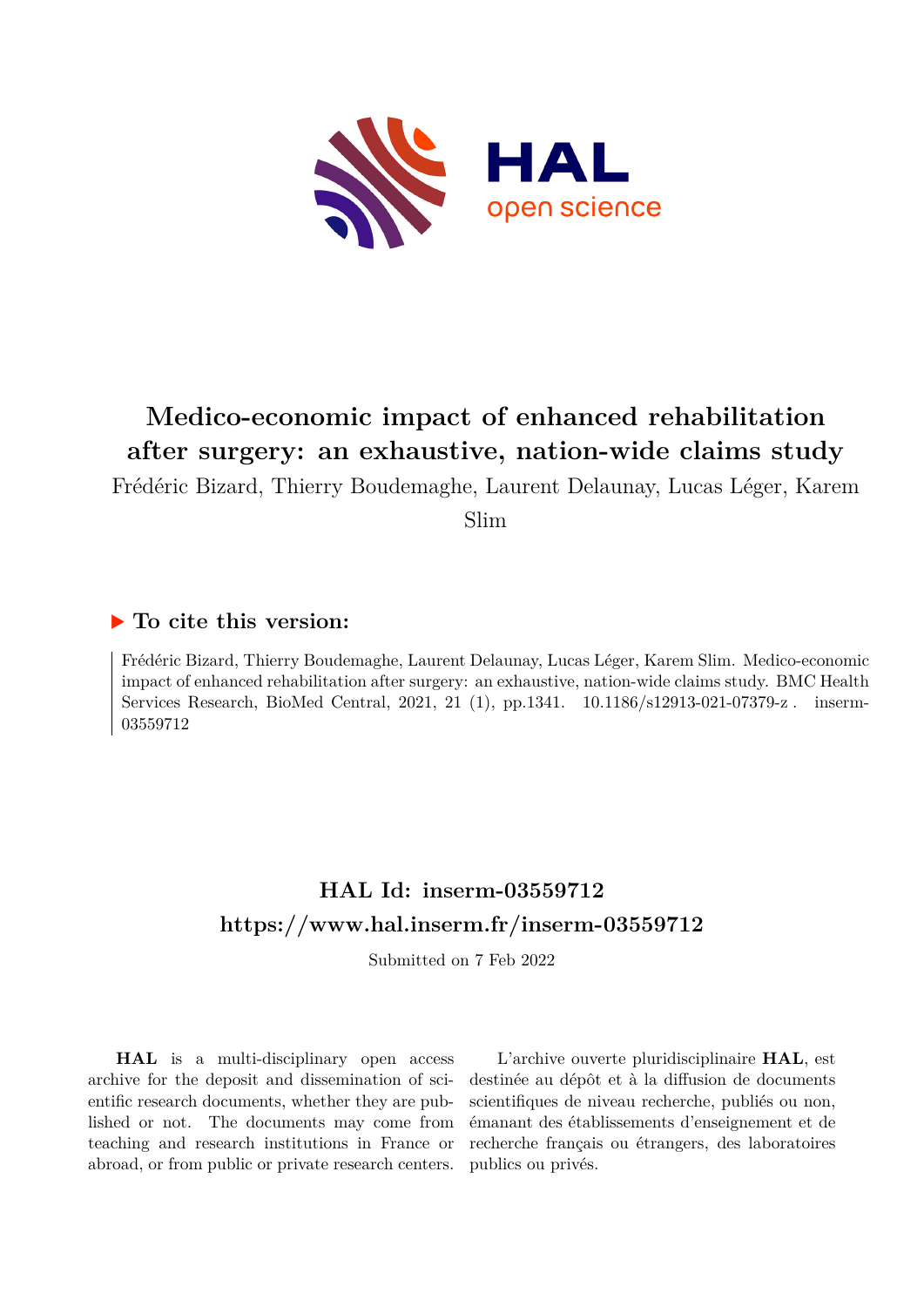# **RESEARCH**

# **BMC Health Services Research**

**Open Access**

# Medico-economic impact of enhanced rehabilitation after surgery: an exhaustive, nation-wide claims study



Frédéric Bizard<sup>1</sup>, Thierry Boudemaghe<sup>2,3\*</sup>, Laurent Delaunay<sup>4</sup>, Lucas Léger<sup>2</sup> and Karem Slim<sup>5</sup>

# **Abstract**

**Background:** Study of the medico economic impact of enhanced rehabilitation after surgery (ERAS), by comparing the cost of patient care with or without ERAS, both from the point of view of the hospitals and the Social Security Health Insurance Program.

**Methods:** Retrospective longitudinal study on matched data from March 1, 2019 to December 31, 2019. The data are extracted from the French prospective payment system. We studied 12 of the most commonly performed in ERAS business segments. The primary outcome was the reduction of the average length of hospital stay and its implications on production costs and excess capacity. We also studied the impact on hospital incomes and Social Security Insurance Program expenses. The potential gain in hospital days was computed by comparing the length of stay of ERAS and non-ERAS cases. The cost reduction was estimated using the mean number of avoidable days of hospitalization, and the mean cost of the stays obtained from the national cost study. Finally, we studied an approximation of the additional expense for the Social Security Health Insurance Program on costs standardized by applying public sector rates.

**Results:** The average length of stay reduction attributed to ERAS is 1.45 (CI 95% 1.42 to 1.48) day per stay, translating to a cost reduction for the hospitals of  $\epsilon$  1060 (CI 95% 995 to 1125) per patient and a total of  $\epsilon$ 65 million (CI 95% 61 to 69). At the same time, the additional expenses for the Social Security Insurance Program can conservatively be approximated to  $\epsilon$  1.6 million, breaking into a  $\epsilon$  2.2 million increase partially compensated by cost savings of  $\epsilon$  0.6 million over subsequent stays for complications. Overall, for each percent of additional ERAS activity over the scope of the study, the marginal cost reduction for the hospitals can be estimated to  $\epsilon$  1.8 million (CI 95% 1.7 million to 2.0 million).

**Conclusions:** Associated with previously known clinical benefts for the patients, these convincing results in terms of economic gain strongly support expanding the adoption of ERAS.

**Keywords:** Enhanced rehabilitation after surgery, Care pathway, Cost-efectiveness, Quality of care

**Background**

Surgical procedures are a source of stress and responsible for hormonal, metabolic and physiological changes  $[1-3]$ . In this context, enhanced recovery programs (ERAS) aim to rapidly restore the patient's pre-surgical physical and psychological capacities using a multidisciplinary approach to comprehensive patient care [4,

\*Correspondence: thierry.boudemaghe@chu-nimes.fr <sup>2</sup> Department of Medical Informatics (S.I.M.M.E.R.), Nîmes University Hospital, Pl Pr Robert Debré, 30 029 Nîmes, France Full list of author information is available at the end of the article



© The Author(s) 2021. **Open Access** This article is licensed under a Creative Commons Attribution 4.0 International License, which permits use, sharing, adaptation, distribution and reproduction in any medium or format, as long as you give appropriate credit to the original author(s) and the source, provide a link to the Creative Commons licence, and indicate if changes were made. The images or other third party material in this article are included in the article's Creative Commons licence, unless indicated otherwise in a credit line to the material. If material is not included in the article's Creative Commons licence and your intended use is not permitted by statutory regulation or exceeds the permitted use, you will need to obtain permission directly from the copyright holder. To view a copy of this licence, visit [http://creativecommons.org/licenses/by/4.0/.](http://creativecommons.org/licenses/by/4.0/) The Creative Commons Public Domain Dedication waiver ([http://creativeco](http://creativecommons.org/publicdomain/zero/1.0/) [mmons.org/publicdomain/zero/1.0/](http://creativecommons.org/publicdomain/zero/1.0/)) applies to the data made available in this article, unless otherwise stated in a credit line to the data.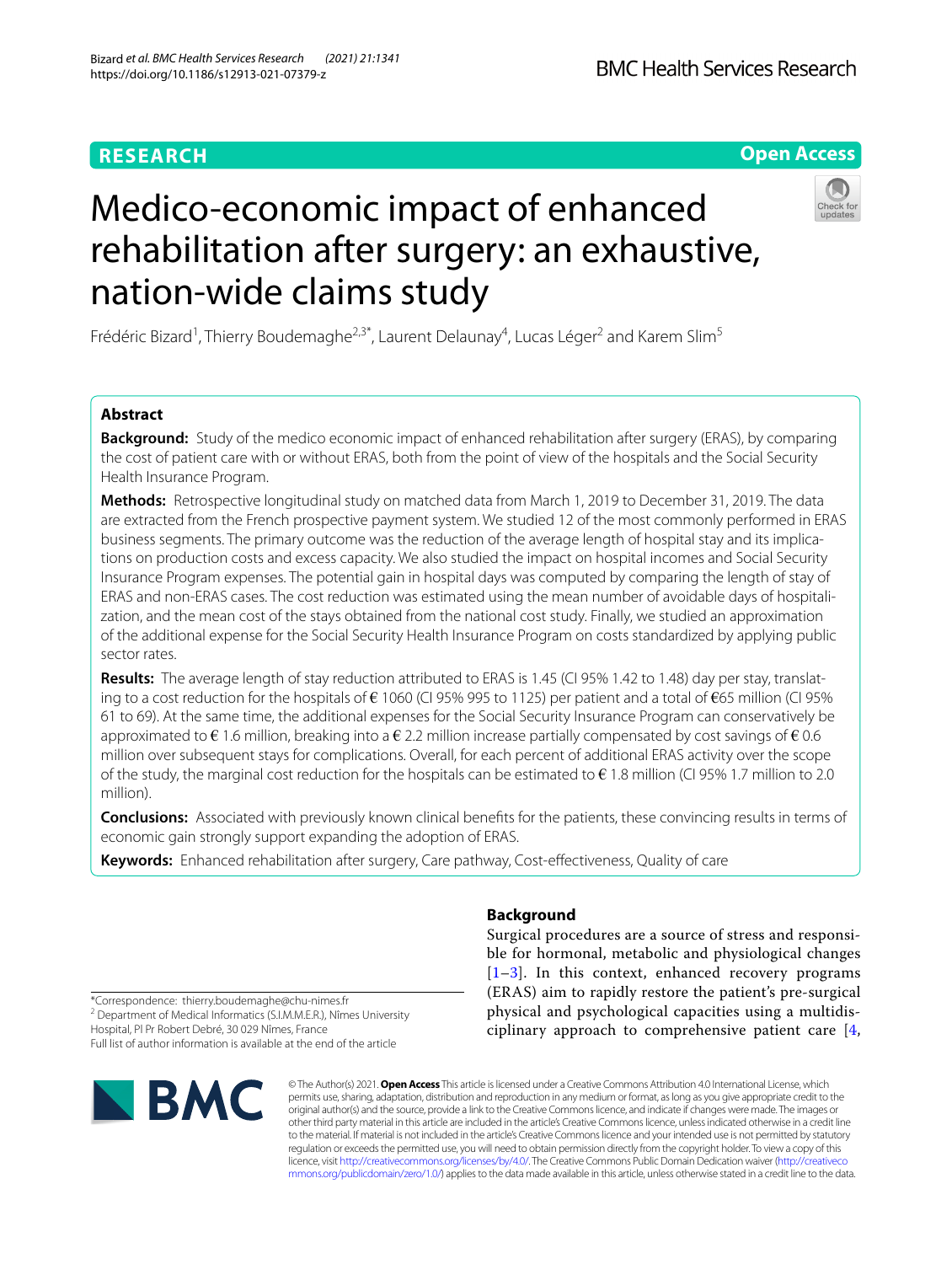Medico-economic studies attribute a direct and substantial beneft to ERAS, with shorter length of stays without higher re-hospitalization rates  $[6-12]$ .

As an example, a Canadian publication involving 6 hospitals [13] reported the deployment of ERAS in 1333 colorectal surgery patients. The decrease in the average length of stay  $(4.5 \text{ days}$  versus  $6.0 \text{ days}$ ,  $p < 0.001$ ) and complications (RR 1.71 95% CI 2.5-2.1, *p*=0.013) observed after the implementation of ERAS had an impact estimated by the authors between \$ 2806 and \$ 5898 per patient. A second study on colorectal surgery carried out at the Lausanne University Hospital [14] demonstrated a reduction in the average length of stay of three days and a net beneft per patient included in ERAS of around  $\epsilon$  1700 per patient. The cost of implementing ERAS was offset by the reduction in pre- and postoperative costs.

In France, a feasibility study [15] was carried out at the Hospices Civils de Lyon (HCL- a public university hospital system) on fve pilot sites for the deployment of improved recovery protocols after digestive (colorectal, pancreas, liver), orthopedic (hip, knee, shoulder cap) and urological (prostatectomy and bladder support, cystectomy) surgeries. The gains are essentially expressed as a shortening of two days for all the stays concerned, that is to say an estimated gain of 2300 to 3200 hospital days in 2012. The economic valuation of these gains amounts to  $\epsilon$  202,000 for the first year of implementation and  $\epsilon$ 288,000 per year thereafter.

To date, the few ERAS medico-economic impact studies that exist are limited to a relatively small sample of patients, either by focusing on a few surgical specialties or on a few establishments, rendering generalization at higher levels difficult. Having a study on the whole of the activity would allow us to get an idea of the value of this care, both in terms of public health and healthcare funding.

In order to evaluate the global medico-economic impact of ERAS, we performed a nationwide study on the French prospective payment system claims database. This database provides a unique opportunity to study ERAS across a wide range of surgical specialties and a large population of around 67 million persons.

The main objective of the current study is therefore to assess the economic impact of ERAS in France by evaluating the decrease in the average length of stay, from which we will valorize the potential gain in hospital days, completed by an estimation of the additional cost for the French National Social Security Health Insurance program.

# **Methods**

# **General outline of the study**

This is a retrospective longitudinal study on matched data from March 1, 2019 to December 31, 2019. The data are extracted from the French prospective payment system  $[16]$ . They provide information describing every hospital stay occurring in France, in particular the DRG (known as the "GHM": *Groupe Homogène de Malade*), diagnoses, procedures, ERAS, length of stay, gender and age of the patient.

The data are collected during the stay, especially pathologies and procedures are coded using terminologies. All hospital reimbursements are entirely based upon these data. Furthermore, these data are subject to quality and accuracy controls led by the French Social Security administration, potentially resulting in fnes for those hospitals not respecting certain coding criteria, ensuring signifcant data quality.

The French law related to the research involving human participants (Law 2012–300 of March 5, 2012, modifed by Order 2016–800 of June 16, 2016) does not apply in the context of these retrospective data. Neither the French Health and Safety Authority approval nor the French ethics committee approval is required.

Selection and segmentation of the activity were carried out according to defned inclusion criteria (detailed in following sections). The main economic impact of ERAS was assessed as the decrease in the average length of hospital stay (ALOS) and its implications on production costs and excess capacity. We also studied the impact on the income of hospitals and Social Security expenses.

# **Defnition of activity segments**

This study was carried out on specific activity segments. The latter were designed by combining DRGs and procedures to defne groups as homogenous as possible in terms of pathology and management strategies. To achieve this, we relied on procedure characteristics as defned for the grouping function and their hierarchical position in their coding terminology (*Classifcation Commune des Actes Médicaux*, CCAM[17]). We therefore combined characteristics simultaneously pertaining to procedure cost, complexity, techniques and medical strategy to create lists of similar procedures.

The resulting activity segments covered the main areas of interest defned in the study protocol [(i) Orthopedics: Total Knee Prosthesis, Total Hip Prosthesis, Herniated Disc (lumbar and cervical), Cruciate Ligament Arthroscopic Surgery; (ii) Digestive surgery: colorectal, bariatric; (iii) Gynecology: hysterectomy] as well as two other segments concerning the feld of oncology [(iv) Major surgery for malignant tumor of the prostate; (v) Malignant tumor of the lung]. The corresponding hospital stays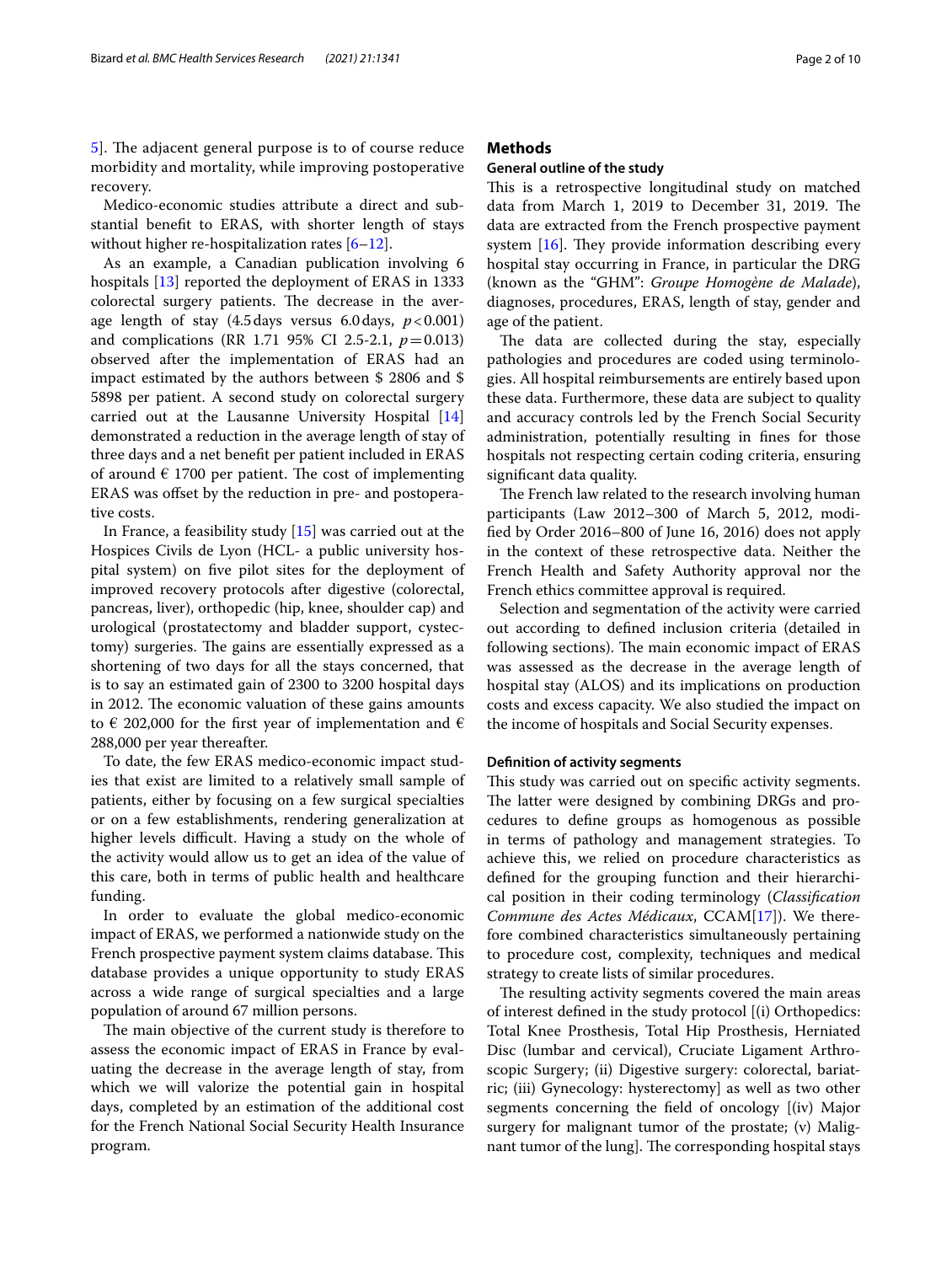for each business segment were then extracted in order to examine their representativeness within their DRG, and the general fraction of the activity in ERAS represented.

## **Defnition of complications**

For the follow-up of the patients, we selected some DRGs supposed to be a probable complication of a former stay for one of the business segments. This selection was done by a preliminary, global study of the intervals between stays depending on the DRGs they are grouped in. Couples of DRG are formed according to their statistical characteristics in terms of interval between hospitalizations. After this frst step, the couples are assessed from a medical point of view, and the DRGs that are the most likely to be a complication of a former stay are selected as a potential complication. See Additional File 1 for detailed description of the constitution of the activity segments and the selection of complications.

## **Eligibility criteria and matching**

Adult hospital stays were retained (exhaustive sampling) as cases if they corresponded to one of the business segments with ERAS coded for a discharge date during the inclusion period. As ERAS cannot be coded for cases of in-hospital death, the latter were excluded. Indeed, a stay ending in death bearing the mention of ERAS is not eligible for reimbursement, and they are therefore systematically not coded as ERAS, thus inducing a bias.

In order to study comparable populations, ERAS and non-ERAS cases were matched according to activity segment, type of hospital, sex, age, and month of discharge (to avoid seasonality efects). Furthermore, to avoid a possible bias due to the selection of patients for ERAS or non-ERAS on the basis of their condition, matching also considered three additional disease severity measures: (i) the severity level of the DRG, (ii) the updated Charlson score [18], and (iii) the Charlson score comorbidity profle. Since the population was of ample size, we could perform the matching on a 1:1 basis on the exact values for each factor.

#### **Inclusion and follow‑up period**

The inclusion and follow-up periods were determined according to two factors: (i) a planned start date of March 1, 2019, and (ii) the onset of the Covid crisis, with the accompanying disruption of activity, in March 2020. The inclusion period thus corresponded to stays with an exit date between March 1 and December 31, 2019, with population-level follow-up lasting until February 2020, ensuring at least 2months of follow-up for each stay. Individual follow-up lasted until re-hospitalization for surgical complications or re-hospitalization ending in death (with end of stay dates between March 1, 2019 and February 29, 2020). If none of the previous two events occurred, observations were right censored on February 29, 2020.

# **Analysis**

The difference in LOS between ERAS and non-ERAS cases was used to estimate the potential gain in hospital days, had all cases been carried out using ERAS. This calculation is made by bootstrap, for each business segment and for each hospital sector and globally. Secondly, using (a) the mean number of avoidable days of hospitalization, and (b) the mean cost of the stays obtained from the national cost study [19, 20], we estimated the cost reduction associated with each additional percentage of ERAS stays. Third, standardizing costs by applying public sector rates, we studied an approximation of the additional expense for the Social Security Health Insurance Program, with and without the presence of complications in the year following surgery. Since public rates are higher than private ones, this analysis aims at conservatively producing an information about a general trend if not an exact value. See Additional File 1 for precisions on the methods used to compute cost reduction for the hospitals and cost comparison for the National Health Insurance Program.

## **Results**

The overall cohort consists of 419,095 stays, subdivided into 78,119 (22.9%) ERAS stays, and 340,976 (67.1%) non-ERAS stays. Successful matching was achieved for 62,403 (79.9%) ERAS stays, matched with an equal number of non-ERAS stays. Two segments are discarded for the remaining analysis: a) colectomy without restoration of continuity presents too few ERAS stays and b) cruciate ligament arthroscopic surgery shows a too low ERAS rate.

For the remaining segments, the minimum matching rate is 26.0% (rectal resection, public sector), the maximum 91.5% (hysterectomy without malignant tumor, private sector). Apart from colectomy with restoration, the matching rates and generalizability are the highest for the most signifcant segments (total hip replacement, total knee replacement, herniated disk, hysterectomy without malignant tumor, obesity, malignant tumor of the prostate), which represent 292,371 (76.3%) of the retained population. The selected segments are listed in Table 1; see Additional File 1 for further precisions on the matching results.

# **Avoidable days of hospitalization**

ERAS stays were generally shorter than non-ERAS stays, with an average number of days saved ranging from 0.22 (cruciate ligament arthroscopic surgery) to 2.44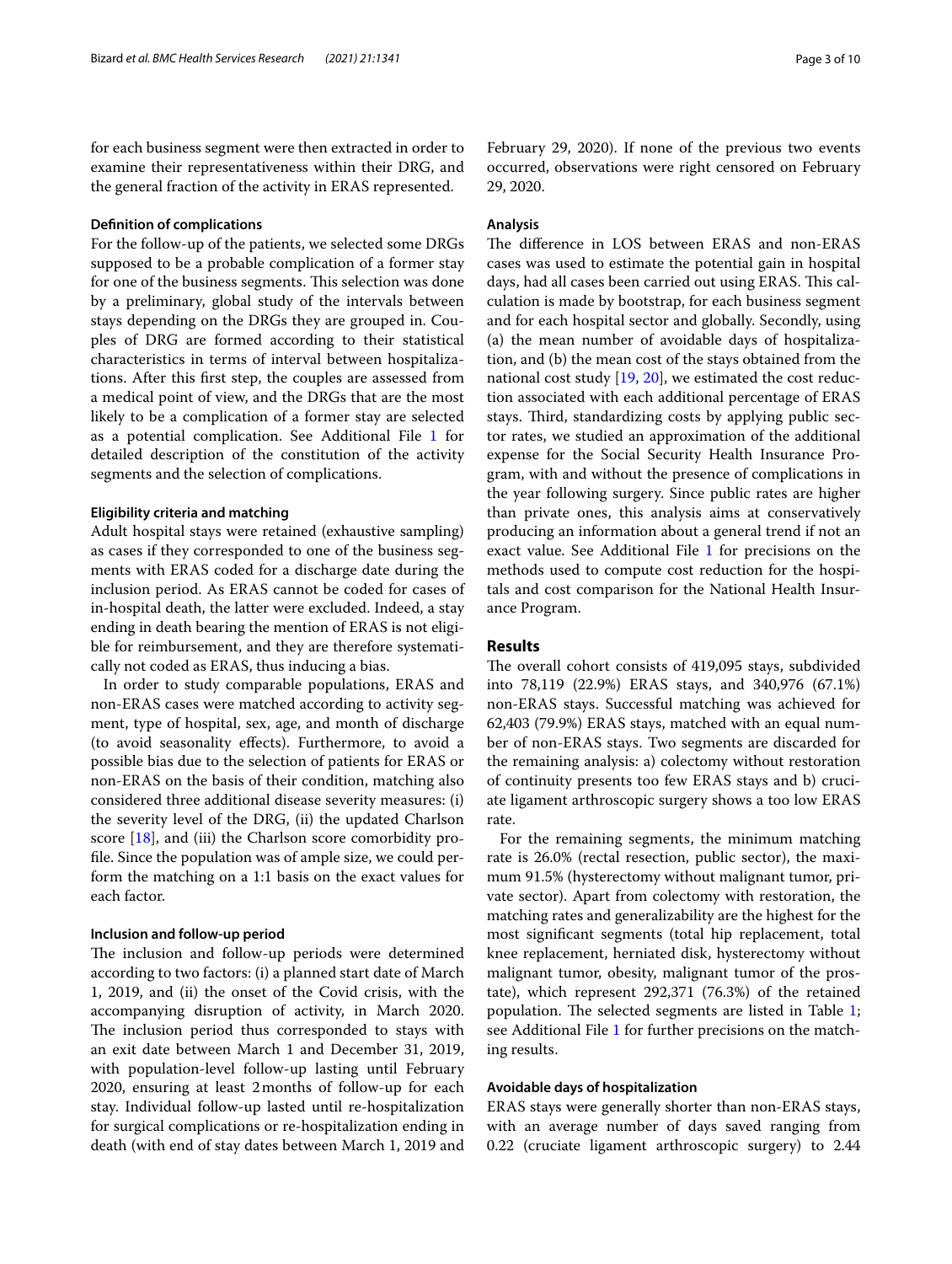| Segment                                             | Sector                 | <b>Selected stays</b>           |         |             |        | <b>Matched ERAS stays</b> |                                        |  |
|-----------------------------------------------------|------------------------|---------------------------------|---------|-------------|--------|---------------------------|----------------------------------------|--|
|                                                     | $1 = Pub$<br>$2 = Pri$ | <b>Total</b><br><b>Non ERAS</b> |         | <b>ERAS</b> | % ERAS | Number of stays           | $%$ of<br>matched<br><b>ERAS stays</b> |  |
| 01-THR - Total Hip Replacement                      | /1                     | 29,524                          | 22,564  | 6960        | 30.8%  | 5592                      | 80.3%                                  |  |
|                                                     | /2                     | 53,461                          | 35,488  | 17,973      | 50.6%  | 15,107                    | 84.1%                                  |  |
| 02-TKR-Total Knee Replacement                       | /1                     | 31,478                          | 24,800  | 6678        | 26.9%  | 5400                      | 80.9%                                  |  |
|                                                     | /2                     | 57,224                          | 39,992  | 17,232      | 43.1%  | 14,713                    | 85.4%                                  |  |
| 03-TSR - Total Shoulder Replacement                 | /1                     | 4112                            | 3812    | 300         | 7.9%   | 193                       | 64.3%                                  |  |
|                                                     | /2                     | 7634                            | 6352    | 1282        | 20.2%  | 921                       | 71.8%                                  |  |
| 04-HDS -Herniated Disc                              | /1                     | 11,602                          | 11,186  | 416         | 3.7%   | 337                       | 81.0%                                  |  |
|                                                     | /2                     | 32,481                          | 26,629  | 5852        | 22.0%  | 5054                      | 86.4%                                  |  |
| 05-HCR -Cervical Herniation                         | /1                     | 4769                            | 4634    | 135         | 2.9%   | 86                        | 63.7%                                  |  |
|                                                     | /2                     | 17,057                          | 14,879  | 2178        | 14.6%  | 1822                      | 83.7%                                  |  |
| 07-OBE - Obesity                                    | /1                     | 11,526                          | 9993    | 1533        | 15.3%  | 1123                      | 73.3%                                  |  |
|                                                     | /2                     | 17,487                          | 13,251  | 4236        | 32.0%  | 3495                      | 82.5%                                  |  |
| 08-COL-1 - Colectomy with Restoration of Continuity | /1                     | 15,617                          | 13,425  | 2192        | 16.3%  | 1094                      | 50.0%                                  |  |
|                                                     | /2                     | 11,232                          | 9873    | 1359        | 13.8%  | 769                       | 56.6%                                  |  |
| 08-COL-2 -Colectomy w/out Restoration of Continuity | /1                     | 2364                            | 2243    | 121         | 5.4%   | 21                        | 17.4%                                  |  |
|                                                     | /2                     | 746                             | 720     | 26          | 3.6%   | $\overline{2}$            | 7.7%                                   |  |
| 09-RRC -Rectal Resection                            | /1                     | 4873                            | 3860    | 1013        | 26.2%  | 263                       | 26.0%                                  |  |
|                                                     | /2                     | 5883                            | 5094    | 789         | 15.5%  | 353                       | 44.7%                                  |  |
| 10-HYS-1 - Hysterectomy w/out Malig Tum             | /1                     | 18,513                          | 17,401  | 1112        | 6.4%   | 980                       | 88.1%                                  |  |
|                                                     | /2                     | 14,177                          | 12,761  | 1416        | 11.1%  | 1295                      | 91.5%                                  |  |
| 10-HYS-2 - Hysterectomy for Malig Tum               | /1                     | 4158                            | 3694    | 464         | 12.6%  | 266                       | 57.3%                                  |  |
|                                                     | /2                     | 2222                            | 1974    | 248         | 12.6%  | 128                       | 51.6%                                  |  |
| 11-TPR - Malig Tum of the Prostate, major surgery   | /1                     | 6092                            | 5435    | 657         | 12.1%  | 561                       | 85.4%                                  |  |
|                                                     | /2                     | 8806                            | 7414    | 1392        | 18.8%  | 1219                      | 87.6%                                  |  |
| 12-TPM - Malig Tum of the Lung                      | /1                     | 8495                            | 7269    | 1226        | 16.9%  | 506                       | 41.3%                                  |  |
|                                                     | /2                     | 4679                            | 4406    | 273         | 6.2%   | 77                        | 28.2%                                  |  |
| 14-ALC - Cruciate Ligament Arthroscopic Surgery     | /1                     | 5642                            | 5558    | 84          | 1.5%   | 79                        | 94.1%                                  |  |
|                                                     | /2                     | 27,241                          | 26,269  | 972         | 3.7%   | 947                       | 97.4%                                  |  |
| <b>TOTAL</b>                                        |                        | 419,095                         | 340,976 | 78,119      | 22.9%  | 62,403                    | 79.9%                                  |  |

# **Table 1** List of segments of activity studied

(malignant tumor of the lung). Overall, the mean length of stay reduction is of 1.45days (CI 95% 1.42 to 1.48).

Conservatively projecting these values for each segment on the set of non-ERAS stays only eligible to matching, we can estimate that each 1% increase in ERAS usage applied to non-ERAS cases would result in a theoretical gain of 2590 (CI 95% 2540 to 2639) days of hospitalization. Table 2 shows the avoidable days of hospitalization for each segment.

## **Per patient and hospital cost reduction**

Valuation of the LOS saved per patient translates to an average gain of  $\epsilon$  1060 (CI 95% 995 to 1125) per patient. These savings range from  $\epsilon$  196 for hysterectomy for malignant tumor to  $\epsilon$  1848 for major surgery for malignant tumor of the prostate. On average, this gain represents 31% of the price of a level 1 DRG (i.e. the minimum price for a DRG). It can amount to up to 56.7% of the price for a total shoulder replacement in the private sector, with a minimum of 5.5% of the price for hysterectomy for malignant tumor in the public sector. Over the matched stays, the total gain is  $\epsilon$  65 million. As for the repartition between sectors, these gains correspond to 33.3% saving for the public sector and 66.7% savings for the private sector. These results involve a potential economic gain per additional percentage of ERAS of  $\epsilon$  1.8 (CI 95% 1.7 to 2.0) million over the matched data. Table 3 shows the cost reduction for each segment.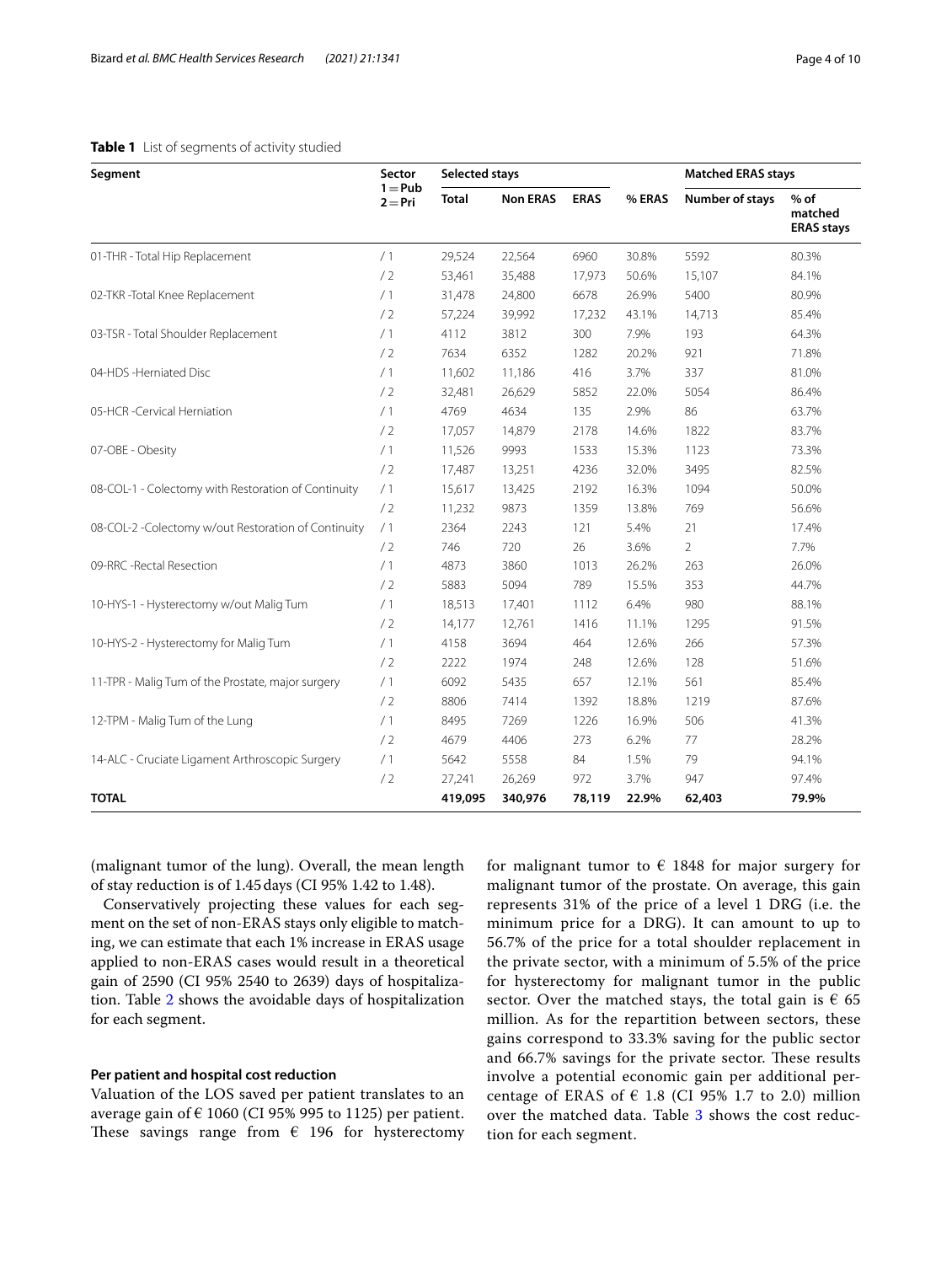| Segment / Sector<br>$1 = Pub$<br>$2 = Pri$ | N      | Mean difference of<br>length of stay | CI 95%          | Days saved for additional<br>1% ERAS stays | CI 95%             |  |
|--------------------------------------------|--------|--------------------------------------|-----------------|--------------------------------------------|--------------------|--|
| $01-THR/1$                                 | 5592   | 1.69                                 | 1.61 to 1.77    | 258.66                                     | 245.97 to 270.46   |  |
| $01-THR/2$                                 | 15,107 | 1.50                                 | 1.45 to 1.54    | 436.42                                     | 423.91 to 449.17   |  |
| 02-TKR / 1                                 | 5400   | 1.70                                 | 1.60 to 1.80    | 295.85                                     | 278.13 to 312.27   |  |
| 02-TKR / 2                                 | 14,713 | 1.57                                 | 1.52 to 1.61    | 514.49                                     | 498.50 to 530.44   |  |
| 03-TSR / 1                                 | 193    | 1.84                                 | 1.37 to 2.32    | 13.60                                      | 10.11 to 17.15     |  |
| 03-TSR / 2                                 | 921    | 1.44                                 | 1.28 to 1.61    | 47.82                                      | 42.41 to 53.32     |  |
| 04-HDS / 1                                 | 337    | 0.29                                 | $-0.04$ to 0.63 | 5.22                                       | $-0.81$ to 11.53   |  |
| 04-HDS / 2                                 | 5054   | 1.09                                 | 1.02 to 1.16    | 218.53                                     | 204.62 to 231.82   |  |
| 05-HCR / 1                                 | 86     | 1.53                                 | 0.86 to 2.24    | 3.71                                       | 2.08 to 5.43       |  |
| 05-HCR / 2                                 | 1822   | 1.26                                 | 1.10 to 1.41    | 109.93                                     | 96.24 to 123.50    |  |
| 07-OBE / 1                                 | 1123   | 0.91                                 | 0.79 to 1.03    | 43.37                                      | 37,40 to 48.78     |  |
| 07-OBE / 2                                 | 3495   | 1.10                                 | 1.04 to 1.16    | 105.39                                     | 99.71 to 111.57    |  |
| 08-COL-1 / 1                               | 1094   | 2.02                                 | 1.57 to 2.49    | 43.25                                      | 33.68 to 53.46     |  |
| 08-COL-1 / 2                               | 769    | 1.40                                 | 0.97 to 1.82    | 21.76                                      | 15.09 to 28.21     |  |
| 09-RRC / 1                                 | 263    | 1.74                                 | 0.56 to 2.81    | 5.74                                       | 1.85 to 9.32       |  |
| 09-RRC / 2                                 | 353    | 1.86                                 | 1.13 to 2.63    | 10.06                                      | 6.12 to 14.18      |  |
| 10-HYS-1 / 1                               | 980    | 0.88                                 | 0.74 to 1.01    | 101.62                                     | 85.76 to 116.76    |  |
| $10-HYS-1/2$                               | 1295   | 0.79                                 | 0.67 to 0.91    | 74.51                                      | 63.31 to 86.38     |  |
| 10-HYS-2/1                                 | 266    | 0.33                                 | $-0.35$ to 0.94 | 1.68                                       | $-1.79$ to 4.79    |  |
| 10-HYS-2/2                                 | 128    | 1.36                                 | 0.77 to 1.95    | 3.06                                       | 1.72 to 4.40       |  |
| $11$ -TPR $/1$                             | 561    | 1.75                                 | 1.53 to 1.98    | 45.21                                      | 39.56 to 51.22     |  |
| $11$ -TPR $/2$                             | 1219   | 2.11                                 | 1.93 to 2.31    | 105.21                                     | 95.98 to 114.82    |  |
| 12-TPM / 1                                 | 506    | 1.58                                 | 1.14 to 2.03    | 14.42                                      | 10.44 to 18.59     |  |
| $12$ -TPM / 2                              | 77     | 2.44                                 | 1.68 to 3.26    | 2.66                                       | 1.83 to 3.55       |  |
| <b>TOTAL</b>                               | 61,354 | 1.45                                 | 1.42 to 1.48    | 2590.02                                    | 2539.90 to 2639.35 |  |

| Table 2 Avoidable days of hospitalization |  |
|-------------------------------------------|--|
|-------------------------------------------|--|

# **Cost comparisons for stays from the points of view of the French social security health insurance program**

There is a significantly different distribution of the costs in 8 out of 12 segments. Six segments are significantly more expensive for ERAS stays (total hip replacement, total knee replacement, total shoulder replacement, herniated disc, obesity, hysterectomy without malignant tumor), while two are significantly less expensive (rectal resection and malignant tumor of the lung). These eight segments generate an additional standardized cost of  $\epsilon$  2.176 million. The additional standardized cost for the 12 segments amounts to  $\epsilon$  2.161 million.

# **The cost of complications**

When taking into account the occurrence of re-hospitalization for complications in the year following surgery, two types of surgery were more expensive when associated with ERAS: (i) hysterectomy without malignant tumor (10-HYS-1), and (ii) malignant tumor of the prostate (11-TPR). One was less expensive (total knee replacement, 02-TKR).

However, when considering the number of complicated stays, the resulting efect on the balance between ERAS and non ERAS is inverted for malignant tumor of the prostate and total knee replacement: the latter ends up being positive (cost increase) while the former is negative (cost reduction). The cost reduction observed for malignant tumor of the prostate is so important ( $\epsilon$ 625,000) that the total balance for these three segment is a cost reduction of  $\epsilon$  467,000. Over the 12 segments, the balance for complicated stays is in favor of ERAS with a balance of  $\epsilon$  592,000.

Finally, the global result over all 12 segments is an estimated increase of expenses of  $\epsilon$  1.569 million with ERAS ( $\epsilon$  2.176 million partially compensated by  $\epsilon$ 592,000). These results are presented Table 4.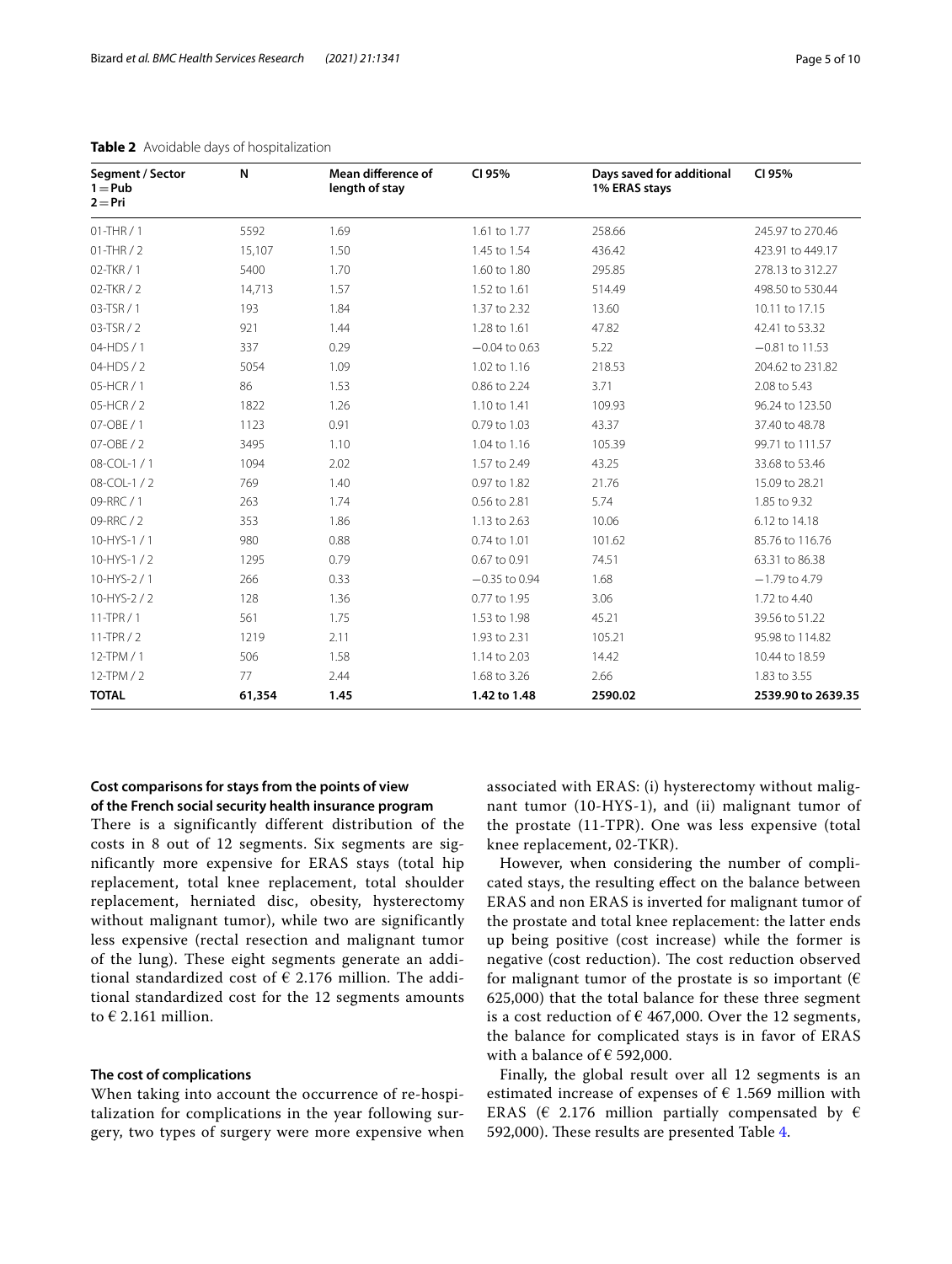# **Table 3** Cost reduction for hospital

| Segment / Sector<br>$1 = Pub$<br>$2 = Pri$ | Cost          | Non-ERAS ALOS Cost per day |         | Mean cost<br>reduction per<br>stay $(\in)$ | CI 95%                 | <b>Cost reduction</b><br>for additional 1%<br>ERAS stays $(\epsilon)$ | CI 95%                         |
|--------------------------------------------|---------------|----------------------------|---------|--------------------------------------------|------------------------|-----------------------------------------------------------------------|--------------------------------|
| $01-THR/1$                                 | 4780.12       | 6.88                       | 694.95  | 1174.47                                    | 1116.85 to<br>1228.09  | 179,753.11                                                            | 170,933.99 to<br>187,958.58    |
| 01-THR / 2                                 | 4848.39       | 6.80                       | 712.89  | 1066.28                                    | 1035.71 to<br>1097.44  | 311,119.50                                                            | 302,200.30 to<br>320,211.47    |
| 02-TKR / 1                                 | 5951.78       | 7.78                       | 765.26  | 1303.05                                    | 1224.99 to<br>1375.36  | 226,404.27                                                            | 212,841.23 to<br>238,968.70    |
| 02-TKR / 2                                 | 6083.25       | 7.70                       | 789.67  | 1236.92                                    | 1198.48 to<br>1275.25  | 406,278.16                                                            | 393,654.06 to<br>418,869.25    |
| 03-TSR / 1                                 | 4766.93       | 6.18                       | 770.84  | 1418.91                                    | 1054.32 to<br>1789.32  | 10,485.71                                                             | 7791.42 to<br>13,223.06        |
| 03-TSR / 2                                 | 4989.82       | 5.15                       | 969.49  | 1397.99                                    | 1239.99 to<br>1558.97  | 46,357.24                                                             | 41,118.09 to<br>51,695.41      |
| 04-HDS / 1                                 | 2635.25       | 4.21                       | 625.95  | 179.28                                     | 27.86 to<br>395.68     | 3270.15                                                               | $-508.19$ to<br>7217.19        |
| 04-HDS / 2                                 | 2221.21       | 3.72                       | 596.72  | 651.78                                     | 610.30 to<br>691.42    | 130,401.97                                                            | 122,102.41 to<br>138,332.02    |
| 05-HCR / 1                                 | 5214.23       | 7.27                       | 717.36  | 1099.26                                    | 617.27 to<br>1609.90   | 2660.21                                                               | 1493.78 to<br>3895.95          |
| 05-HCR / 2                                 | 4747.30       | 5.22                       | 909.99  | 1146.14                                    | 1003.38 to<br>1287.60  | 100,035.26                                                            | 87,575.17 to<br>112,381.96     |
| 07-OBE / 1                                 | 2895.90       | 4.00                       | 723.59  | 660.54                                     | 569.58 to<br>743.01    | 31,382.35                                                             | 27,060.80 to<br>35,300.19      |
| 07-OBE / 2                                 | 3406.49       | 4.24                       | 803.02  | 880.13                                     | 832.66 to<br>931.70    | 84,632.83                                                             | 80,068.63 to<br>89,592.24      |
| 08-COL-1 / 1                               | 3923.23       | 12.92                      | 303.59  | 611.86                                     | 476.48 to<br>756.24    | 13,130.57                                                             | 10,225.27 to<br>16,228.81      |
| 08-COL-1 / 2                               | 3692.20       | 11.26                      | 328.01  | 459.62                                     | 318.63 to<br>595.90    | 7137.87                                                               | 4948.30 to<br>9254.39          |
| 09-RRC / 1                                 | 5262.53       | 20.09                      | 261.90  | 454.44                                     | 146.19 to<br>737.06    | 1504.21                                                               | 483.88 to<br>2439.65           |
| 09-RRC/2                                   | 4844.81       | 14.76                      | 328.26  | 611.80                                     | 371.84 to<br>862.04    | 3303.69                                                               | 2007.96 to<br>4655.03          |
| 10-HYS-1/1                                 | 2408.29       | 2.89                       | 832.67  | 729.90                                     | 616.00 to<br>838.61    | 84,617.07                                                             | 71,413.29 to<br>97,220.58      |
| 10-HYS-1/2                                 | 2195.00       | 3.29                       | 667.18  | 525.70                                     | 446.67 to<br>609.49    | 49,710.26                                                             | 42,237.57 to<br>57,633.34      |
| 10-HYS-2 / 1                               | 3681.90       | 7.15                       | 514.60  | 169.12                                     | $-180.16$ to<br>483.69 | 862.49                                                                | $-918.81$ to<br>2466.84        |
| 10-HYS-2 / 2                               | 3239.41 7.25  |                            | 446.88  | 607.13                                     | 342.06 to<br>872.99    | 1366.04                                                               | 769.63 to<br>1964.24           |
| $11$ -TPR $/1$                             | 5613.06       | 5.31                       | 1056.46 | 1848.34                                    | 1617.55 to<br>2094.14  | 47,761.12                                                             | 41,797.55 to<br>54,112.48      |
| $11$ -TPR $/2$                             | 4690.24       | 6.38                       | 735.24  | 1552.93                                    | 1416.73 to<br>1694.84  | 77,351.40                                                             | 70,567.36 to<br>84,420.06      |
| $12$ -TPM / 1                              | 4414.12       | 10.94                      | 403.49  | 636.63                                     | 460.88 to<br>820.54    | 5818.82                                                               | 4212.49 to<br>7499.72          |
| $12$ -TPM / 2                              | 4362.43 11.43 |                            | 381.63  | 930.48                                     | 639.35 to<br>1244.00   | 1014.22                                                               | 696.89 to<br>1355.96           |
| <b>TOTAL / AVERAGE</b>                     |               |                            |         | 1059.89                                    | 994.60 to 1124.74      | 1,826,358.53                                                          | 1694,773.08 to<br>1,956,897.12 |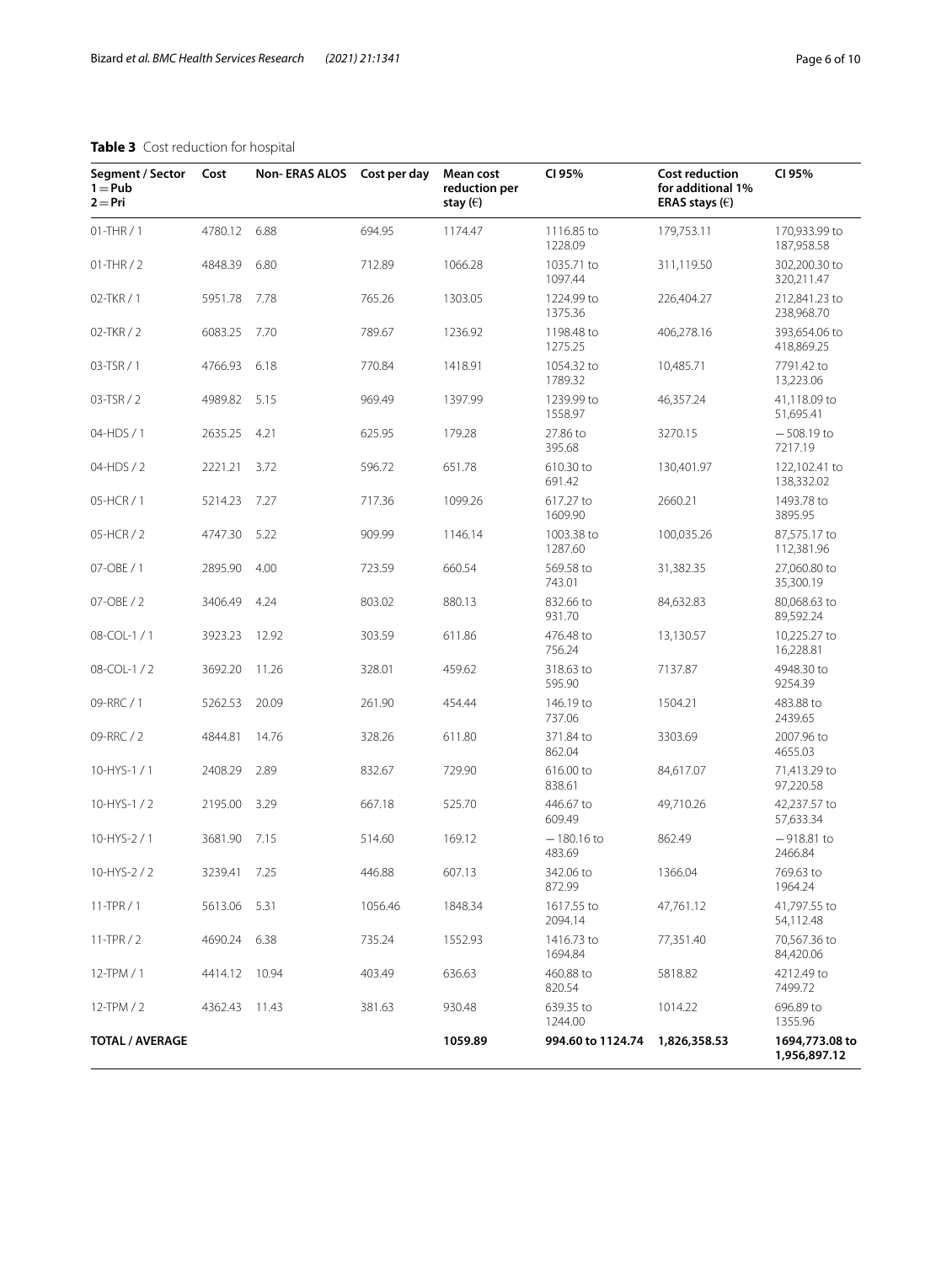|          |  |  |  |  |  |  |  | Table 4 Cost comparison between non-ERPs and ERPs for the Social Security, initial stays and initial and 1 year complication stays |  |
|----------|--|--|--|--|--|--|--|------------------------------------------------------------------------------------------------------------------------------------|--|
| combined |  |  |  |  |  |  |  |                                                                                                                                    |  |

|                                      | <b>Initial Stay</b> |                  |         |                | Initial Stay $+1$ Year Complication Stay |                  |         |                |  |  |
|--------------------------------------|---------------------|------------------|---------|----------------|------------------------------------------|------------------|---------|----------------|--|--|
| Segment / ERAS (0:<br>$no - 1: yes)$ | N                   | <b>Mean Cost</b> | p value | <b>Balance</b> | N                                        | <b>Mean Cost</b> | p value | <b>Balance</b> |  |  |
| $01-THR/0$                           | 20.699              | 4763.66          | < 0.001 | 549,558.45     | 606                                      | 11,262.72        | 0.664   | $-144,036.52$  |  |  |
| $01-THR/1$                           | 20,699              | 4790.21          |         |                | 590                                      | 11,324.02        |         |                |  |  |
| 02-TKR / 0                           | 20,113              | 5318.66          | < 0.001 | 312,556.02     | 492                                      | 10,159.03        | 0.002   | 37,170.84      |  |  |
| 02-TKR / 1                           | 20,113              | 5334.20          |         |                | 540                                      | 9324.84          |         |                |  |  |
| 03-TSR / 0                           | 1114                | 4562.71          | < 0.001 | 133,078.44     | 23                                       | 11,248.17        | 0.794   | 83,878.01      |  |  |
| 03-TSR / 1                           | 1114                | 4682.17          |         |                | 32                                       | 10,705.81        |         |                |  |  |
| $04-HDS/0$                           | 5391                | 3546.21          | < 0.001 | 787,355.55     | 76                                       | 9934.07          | 0.55    | 35,821.84      |  |  |
| 04-HDS / 1                           | 5391                | 3692.26          |         |                | 76                                       | 10,405.41        |         |                |  |  |
| 05-HCR / 0                           | 1908                | 6664.50          | 0,252   | 54,778.68      | 48                                       | 14,484.10        | 0.297   | $-335,081.91$  |  |  |
| 05-HCR / 1                           | 1,908               | 6693.21          |         |                | 27                                       | 13,339.07        |         |                |  |  |
| 07-OBE / 0                           | 4618                | 4635.90          | < 0.001 | 481,380.32     | 213                                      | 8307.75          | 0.236   | 159,371.85     |  |  |
| 07-OBE / 1                           | 4618                | 4740.14          |         |                | 220                                      | 8767.83          |         |                |  |  |
| 08-COL-1 / 0                         | 1863                | 7493.21          | 0.488   | $-158,653.08$  | 72                                       | 11,500.01        | 0.726   | 69,977.39      |  |  |
| 08-COL-1 / 1                         | 1863                | 7408.05          |         |                | 73                                       | 12,301.07        |         |                |  |  |
| 09-RRC / 0                           | 616                 | 10,035.91        | 0.023   | $-154,905.52$  | 10                                       | 12,576.70        | 0.202   | 180,379.00     |  |  |
| 09-RRC / 1                           | 616                 | 9784.44          |         |                | 20                                       | 15,307.30        |         |                |  |  |
| 10-HYS-1 $/ 0$                       | 2275                | 3013.49          | < 0.001 | 298,684.75     | 85                                       | 5291.91          | 0.004   | 120,738.51     |  |  |
| 10-HYS-1 / 1                         | 2275                | 3144.78          |         |                | 94                                       | 6069.69          |         |                |  |  |
| 10-HYS-2 / 0                         | 394                 | 7419.70          | 0.177   | 58,493.24      | 5                                        | 11,681.00        | 0.894   | 40.596.98      |  |  |
| 10-HYS-2/1                           | 394                 | 7568.16          |         |                | 9                                        | 11,000.22        |         |                |  |  |
| $11-TPR/0$                           | 1780                | 6050.11          | 0.377   | 30,687.20      | 269                                      | 7825.49          | < 0.001 | $-624,957.56$  |  |  |
| $11$ -TPR $/1$                       | 1780                | 6067.35          |         |                | 175                                      | 8457.71          |         |                |  |  |
| $12$ -TPM $/ 0$                      | 583                 | 8520.58          | < 0.001 | $-231,975.70$  | 96                                       | 9835.43          | 0.698   | $-215,656.16$  |  |  |
| 12-TPM / 1                           | 583                 | 8122.68          |         |                | 76                                       | 9586.12          |         |                |  |  |
|                                      |                     | <b>Total</b>     |         | 2,161,038.35   |                                          | <b>Total</b>     |         | $-591,797.73$  |  |  |

# **Discussion**

To our knowledge, this is the frst nation-wide study of its kind, providing the largest-scope study on the medicoeconomic impact of ERAS to date.

#### **ERAS, an essential source of efficiency gains**

The most characteristic economic impact of ERAS is the reduction in LOS, which is 1.45days on average over the scope of the study, in line with the LOS reduction observed in the Canadian publication [13] and the French feasability study [15]. A 1% increase in ERAS results in 2590days of hospitalization saved. Taking into account full costs, while conservatively excluding facility, operating room and critical care costs, the potential gain for such a 1% increase is  $\epsilon$  1.8 million for the establishments involved (33% of which can be attributed to public establishments and 67% to private). Expanding ERAS by 10 and 50%, would thus translate to considerable gains estimated (for our matching exercise) at  $\epsilon$  18 million and  $\epsilon$  91 million, respectively. In addition, the latter does not include gains related to the excess bed capacity generated by ERAS.

Per-patient savings amount to a potential  $\epsilon$  1060 on average, but with considerable variation between business segments. The latter represents an average of 31% of stay rates. The differences in business segments suggests a prioritization of the implementation of ERAS, with the largest potential benefts found in Orthopedics. Compared to previous French results [15], the average amount saved is notably higher. We posit that this can be explained by the fact that our study has been carried on 6years later, in the context of a much wider adoption of ERAS, and progress in the efficiency and implementation of the protocols.

There are some additional costs for the Social Security Insurance Program in association with ERAS. However, when assessing such impacts using publicrate-standardized costs, the resulting  $\epsilon$  1.6 million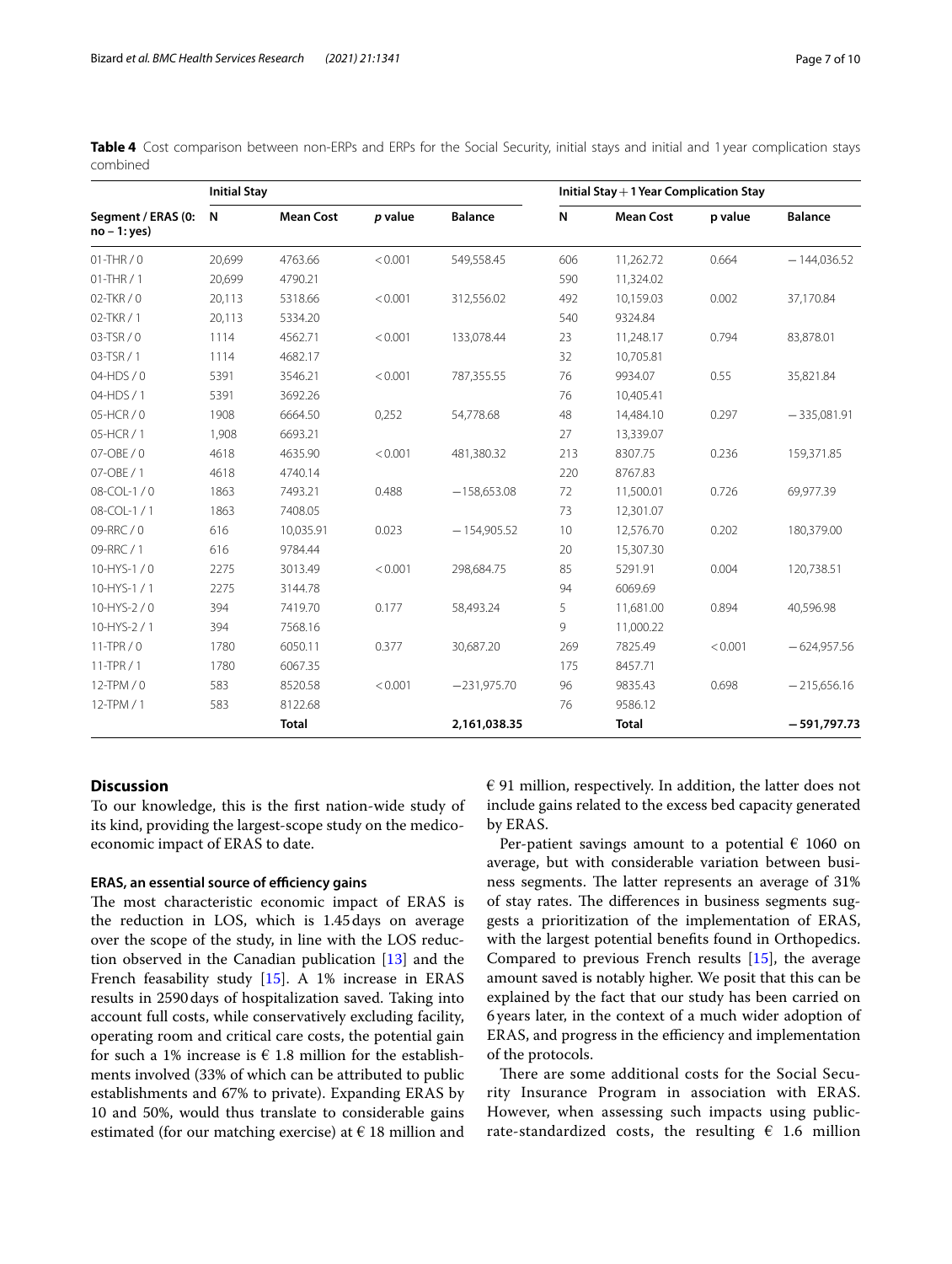standardized impact is limited compared with the previously mentioned benefts. Overall, ERAS appears to generate substantial efficiency gains for institutions while providing major medical benefts and simultaneously reducing the production cost of stays and increasing bed capacities.

A key point of the ERAS economic model remains the general principle of adapting the medical means to the needs of each patient. By making the patient's needs the backbone of the business model, ERAS optimize the allocation of resources while improving the quality of care. We are clearly in the process of productivity and efficiency gain.

# **Key issues to address to move towards the generalization of ERAS**

ERAS rate fgures are low in France. Although we have selected the highest ERAS rate activities for this study, this rate varies from 1.5 to 30.8%, with a global 22.9% apart from the total hip replacement and the total knee replacement in the private sector, which culminates respectively at 50.6 and 43.1%. Due to the novelty of ERAS coding guideline, these values are probably underestimated but they refect the road that remains to be covered to make ERAS the standard for surgery. ERAS is still a minority approach in surgery in France.

The Public Authorities have introduced a financial incentive for the establishments performing ERAS by taking into account comorbidities in the DRG determination even for short stays. The series of interviews conducted during this study shows that this incentive is not in the minds of all hospital directors, some of whom even fear a loss of income with the deployment of ERAS. Yet not only does ERAS improve revenues, it also significantly reduces production costs. There is therefore a need for improved communication to make this reality known to all establishments.

However, this will not be enough to get ERAS off the ground in France. Incentives must be put in place, in various ways depending on the choices of the establishments: investment in innovative medical equipment, recruiting of paramedical personnel, bonuses, etc. They must be materialized by a tangible improvement in working conditions and better professional recognition of the collective efort to successfully set up ERAS.

Although not all countries have made ERAS the standard for their surgical practice, France is lagging far behind in the development of this innovative technique. This delay is problematic because patients do not beneft from the optimal care that science allows today.

Under-deployment of ERAS is also a missed opportunity to signifcantly improve the fnancial accounts of institutions. In 2018, more than 50% of public hospitals and more than 30% of private clinics were in fnancial deficit  $[21]$ . The extension of ERAS in both sectors is therefore an important lever for bringing institutions back to a structurally proftable fnancial situation while improving the quality of patient care and the working environment of the teams.

Finally, the delay of ERAS deployment in France has an impact on the average length of stay in the country. A comparative analysis of OECD countries [22] shows that in 2018, the average length of stay in France is 8.8days, compared to 7.4days on average in the OECD, or 19% higher.

## **Study limitations**

As for all retrospective database studies, care must be taken to interpret the results with caution and to not assume patterns of causality.

A further limitation of this study resides in the fact that it is impossible to quantify any hospital-to-hospital variation in ERAS procedures that might exist, or the adherence thereof; a high level of commitment and proper observance is required to generate optimal ERAS impacts, and from this perspective, our results are likely conservative in nature. Secondly, the targeted ERAS codes were only implemented in March 2019. Though hospitals are incentivized to code ERAS properly, this might not always be the case (and again, our results are therefore likely conservative).

The third limitation involves the interpretation of economic results. The estimated economic gains are partly theoretical, in the sense that they pertain to an ideal situation. They represent a potential to be exploited in proportions depending on the establishments' capacity to reorganize themselves to capture this gain.

Finally, these results would greatly beneft from a precise investigation of the costs in ulterior studies in both private and public sectors, in order to refne the savings estimation. Furthermore, A large scale, multicentric, feld study remains to be carried out in order to assess the effective impact of ERAS on the efficiency of hospital care.

Nevertheless, the fact remains that this assessment of potential economic gain sets a maximum benchmark from which management can determine performance objectives. Juxtaposed with these limitations is the overwhelming strength of this study, i.e. its completeness within the French population. The large sample of activities, hospitals and patients of this study gives it a robustness superior to previous studies. The matching process, while decreasing the number of subjects, further ensures conservative and robust estimations.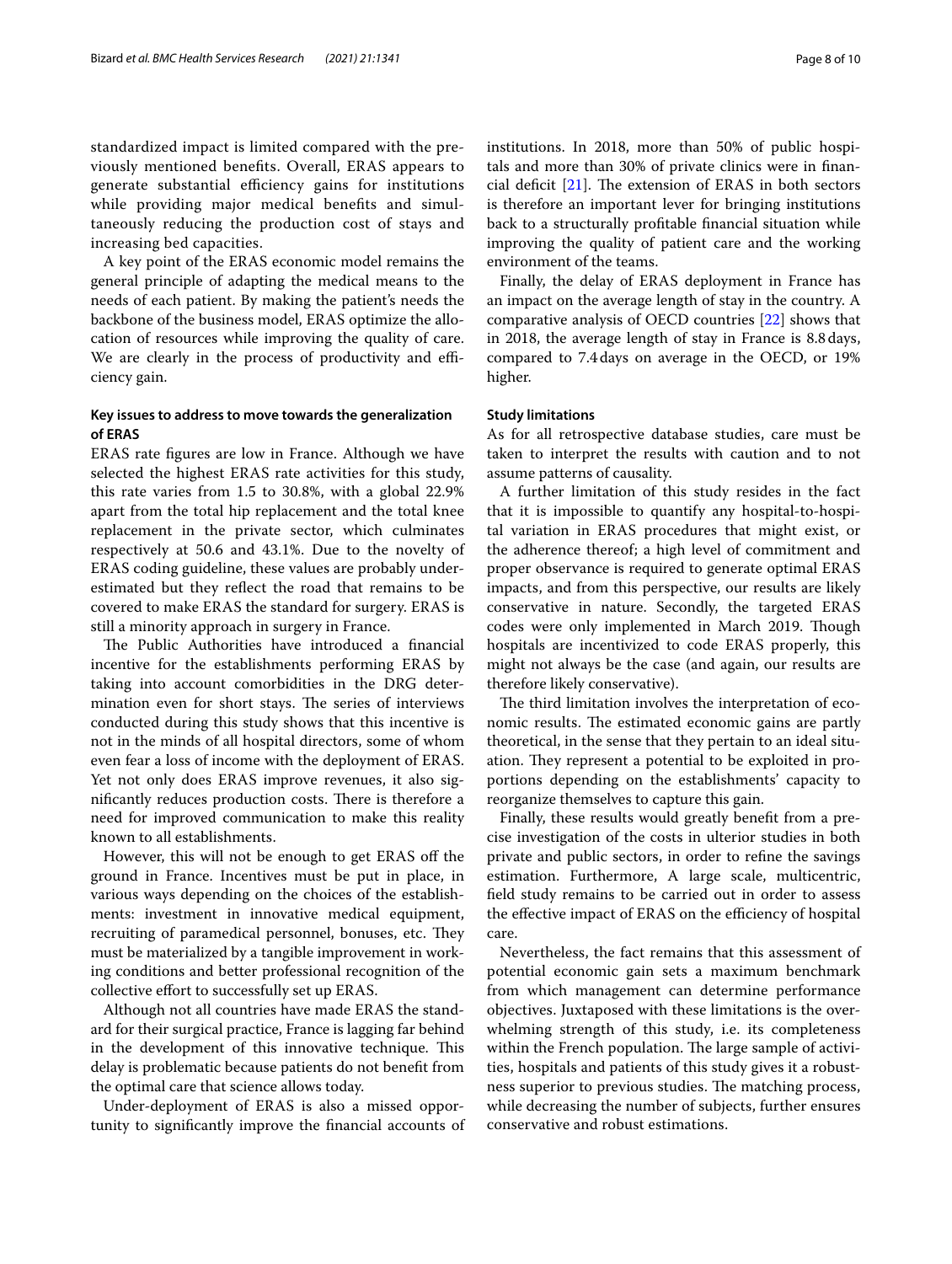# **Conclusions**

This study demonstrates a significant economic impact associated with ERAS deployment. Considering the signifcant drop in average length of stay, ERAS should become established as the standard for surgery in France and internationally.

# **Abbreviations**

ALOS: Average Length of Stay; DRG: Diagnosis Related Group; ERAS: Enhanced Rehabilitation After Surgery; GHM: Group Homogène de Malade.

# **Supplementary Information**

The online version contains supplementary material available at [https://doi.](https://doi.org/10.1186/s12913-021-07379-z) [org/10.1186/s12913-021-07379-z.](https://doi.org/10.1186/s12913-021-07379-z)

## **Additional fle 1.**

#### **Acknowledgements**

The authors are very grateful to Dr. Carey Suehs for her kind and thorough revision and are looking forward to working with her again.

#### **Authors' contributions**

Frédéric Bizard and Thierry Boudemaghe wrote the main manuscript text and prepared Tables 1, 2, 3 and 4 Lucas Léger carried out the statistical analysis. Karem Slim and Laurent Delaunay contributed to the methodology and the interpretation of the results. All authors reviewed the manuscript. The author(s) read and approved the fnal manuscript.

#### **Funding**

- Francophone Group for Enhanced Recovery After Surgery (GRACE) – nonprofit organization.

- Merck-France.

- Union Régionale des Praticiens de Santé (URPS) Médecins Libéraux Rhône-Alpes Region France – nonproft organization,

- Group Vivalto-Health.

The funding organizations (including Merck-France) had no role in design or

conduct of the study, in collection, management, analysis, or interpretation of the data, or in the preparation, review, or approval of the manuscript, or the decision to submit it for publication.

#### **Availability of data and materials**

The datasets generated and/or analysed during the current study are not publicly available due to terms of the French law since they are assumed to be re-identifable (no aggregation strategy ensuring at least 10 individuals in each group) but are available from the corresponding author on reasonable request.

## **Declarations**

#### **Ethics approval and consent to participate** Not applicable.

# **Consent for publication**

Not applicable.

#### **Competing interests**

Dr. Karem Slim is the president of the Grace.

#### **Author details**

<sup>1</sup> Financial Reporting & Audit Department, ESCP, Paris, France. <sup>2</sup> Department of Medical Informatics (S.I.M.M.E.R.), Nîmes University Hospital, Pl Pr Robert Debré, 30 029 Nîmes, France. <sup>3</sup> Desbrest Institute of Epidemiology and Public Received: 18 May 2021 Accepted: 29 November 2021<br>Published online: 14 December 2021

#### **References**

- 1. Watt DG, McSorley ST, Horgan PG, McMillan DC. Enhanced Recovery After Surgery: Which Components, If Any, Impact on The Systemic Infammatory Response Following Colorectal Surgery?: A Systematic Review. Medicine (Baltimore). 2015;94:e1286.
- 2. Lane JC, Wright S, Burch J, Kennedy RH, Jenkins JT. Early prediction of adverse events in enhanced recovery based upon the host systemic infammatory response. Color Dis. 2013;15:224–30.
- 3. Binkowska AM, Michalak G, Słotwiński R. Current views on the mechanisms of immune responses to trauma and infection. Cent Eur J Immunol. 2015;40:206–16.
- 4. Kehlet H, Wilmore DW. Multimodal strategies to improve surgical outcome. Am J Surg. 2002;183:630–41.
- 5. Kehlet H. Fast-track hip and knee arthroplasty. Lancet. 2013;381:1600–2.
- 6. Lee L, Li C, Landry T, Latimer E, Carli F, Fried GM, et al. A systematic review of economic evaluations of enhanced recovery pathways for colorectal surgery. Ann Surg. 2014;259:670–6.
- 7. Nicholson A, Lowe MC, Parker J, Lewis SR, Alderson P, Smith AF. Systematic review and meta-analysis of enhanced recovery programmes in surgical patients. Br J Surg. 2014;101:172–88.
- 8. Joliat G-R, Ljungqvist O, Wasylak T, Peters O, Demartines N. Beyond surgery: clinical and economic impact of enhanced recovery after surgery programs. BMC Health Serv Res. 2018;18:1008.
- 9. Boisen ML, McQuaid AJ, Esper SA, Holder-Murray J, Zureikat AH, Hogg ME, et al. Intrathecal morphine versus nerve blocks in an enhanced recovery pathway for pancreatic surgery. J Surg Res. 2019;244:15–22.
- 10. Lemanu DP, Singh PP, Stowers MDJ, Hill AG. A systematic review to assess cost efectiveness of enhanced recovery after surgery programmes in colorectal surgery. Color Dis. 2014;16:338–46.
- 11. Relph S, Bell A, Sivashanmugarajan V, Munro K, Chigwidden K, Lloyd S, et al. Cost effectiveness of enhanced recovery after surgery programme for vaginal hysterectomy: a comparison of pre and post-implementation expenditures. Int J Health Plann Manag. 2014;29:399–406.
- 12. Sammour T, Zargar-Shoshtari K, Bhat A, Kahokehr A, Hill AG. A programme of enhanced recovery after surgery (ERAS) is a cost-efective intervention in elective colonic surgery. N Z Med J. 2010;123:61–70.
- 13. Nelson G, Kiyang LN, Crumley ET, Chuck A, Nguyen T, Faris P, et al. Implementation of enhanced recovery after surgery (ERAS) across a provincial healthcare system: the ERAS Alberta colorectal surgery experience. World J Surg. 2016;40:1092–103.
- 14. Roulin D, Donadini A, Gander S, Griesser A-C, Blanc C, Hübner M, et al. Costefectiveness of the implementation of an enhanced recovery protocol for colorectal surgery. Br J Surg. 2013;100:1108–14.
- 15. Revue Hospitalière de France Réhabilitation améliorée après chirurgie (ERAS). [http://www.revue-hospitaliere.fr/Revues/556/Cooperations-et-](http://www.revue-hospitaliere.fr/Revues/556/Cooperations-et-T2A/Rehabilitation-amelioree-apres-chirurgie-ERAS)[T2A/Rehabilitation-amelioree-apres-chirurgie-ERAS](http://www.revue-hospitaliere.fr/Revues/556/Cooperations-et-T2A/Rehabilitation-amelioree-apres-chirurgie-ERAS). Accessed 28 Feb 2021.
- 16. Boudemaghe T, Belhadj I. Data Resource Profle: The French National Uniform Hospital Discharge Data Set Database (PMSI). International Journal of Epidemiology. 2017;46:392–392d.
- 17. CCAM en ligne CCAM. [https://www.ameli.fr/accueil-de-la-ccam/index.](https://www.ameli.fr/accueil-de-la-ccam/index.php) [php.](https://www.ameli.fr/accueil-de-la-ccam/index.php) Accessed 3 May 2021.
- 18. Quan H, Li B, Couris CM, Fushimi K, Graham P, Hider P, et al. Updating and validating the Charlson comorbidity index and score for risk adjustment in hospital discharge abstracts using data from 6 countries. Am J Epidemiol. 2011;173:676–82.
- 19. ENC MCO | Stats ATIH.<https://www.scansante.fr/applications/enc-mco>. Accessed 7 Mar 2021.